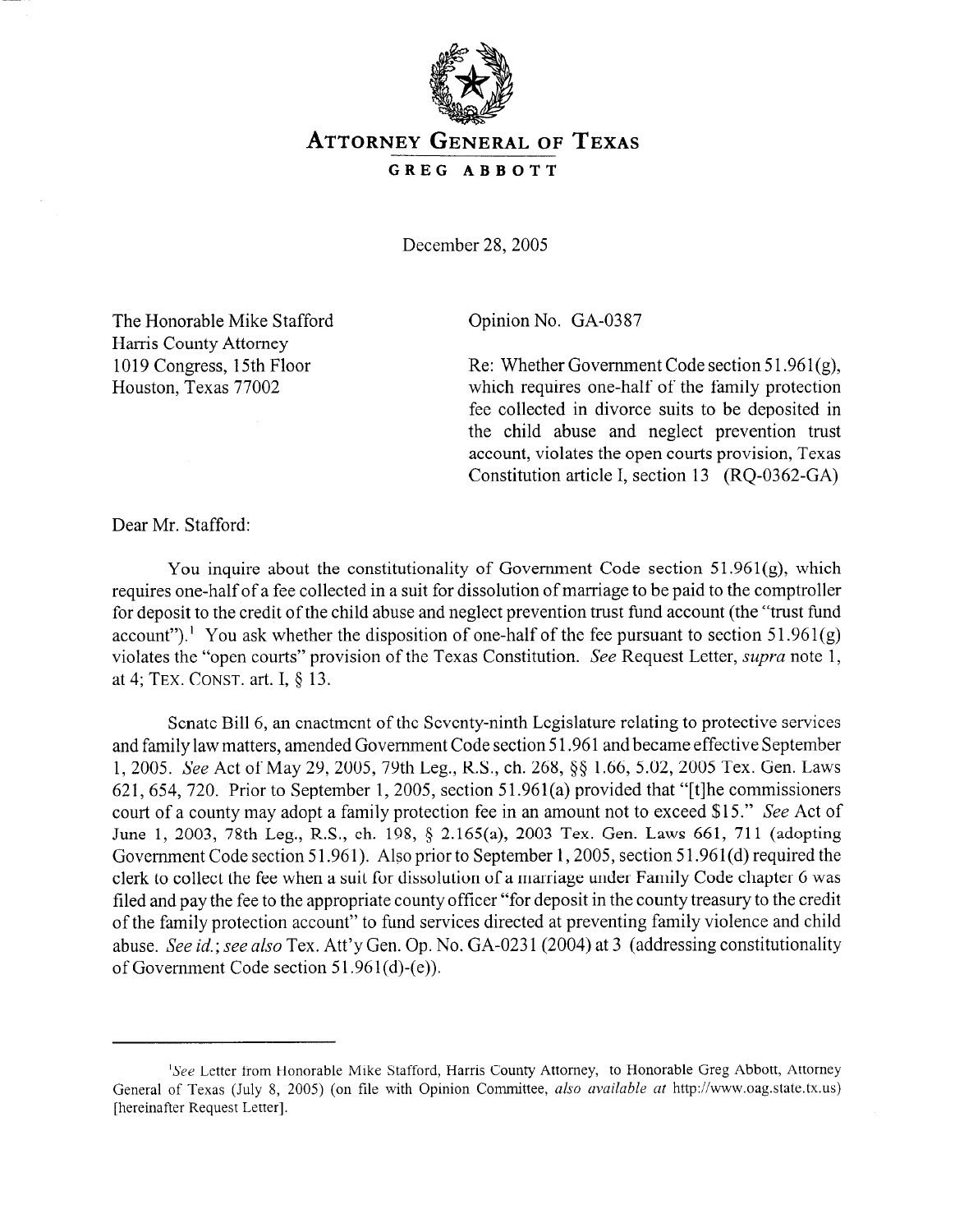The Honorable Mike Stafford - Page 2 (GA-0387)

Senate Bill 6 amended section 51.961 to "increase the fee from an amount not to exceed \$15 to an amount not to exceed \$30, with half of the fee going to the child abuse and neglect prevention fund account." FISCAL NOTE, Tex. S.B. 6, 79th Leg., R.S. (2005) at 8. Section 51.961 now provides in part:

> (a) The commissioners court of a county shall adopt a family protection fee in an amount not to exceed \$30.

> (b) [T]he district clerk or county clerk shall collect the family protection fee at the time a suit for dissolution of a marriage under Chapter 6, Family Code, is filed. ...

> > (c) [exceptions]

(d) The clerk shall pay one-half of the fee collected under this section to the appropriate officer of the county in which the suit is filed for deposit in the county treasury to the credit of the family protection account. . . . . .

 $\ldots$  .

(g) The clerk shall pay one-half of the fee collected under this section to the comptroller, who shall deposit the money to the credit of the child abuse and neglect prevention trust fund account established under Section 40.105, Human Resources Code.

TEX. GOV'T CODE ANN. § 51.961(a)-(g) (Vernon Supp. 2005), *as amended by* Act of May 29, 2005, 79th Leg., R.S., ch. 268, § 1.66, 2005 Tex. Gen. Laws 621, 654 (effective September 1, 2005).

Section  $51.961(g)$  directs one-half of the family protection fee to the child abuse and neglect prevention trust fund account established in the general revenue fund by Human Resources Code, subchapter D, section 40.105. See TEX. HUM. RES. CODE ANN. § 40.105 (Vernon Supp. 2005). Part of each fee collected for issuing a marriage license or declaration of informal marriage is also placed in this account. See TEX. LOC. GOV'T CODE ANN.  $\S$  118.022(a) (Vernon Supp. 2005) (\$12.50 of each fee shall be placed in child abuse and neglect prevention trust fund account).

Chapter 40, subchapter D provides for child abuse and neglect primary prevention programs, which are services and activities available to the community or to families to prevent child abuse and neglect before it occurs. See TEX. HUM. RES. CODE ANN. § 40.101 (Vernon Supp. 2005). See also *id.*  $\delta$  40.101(2) (defining "primary prevention"). Subchapter D also establishes a "child abuse and neglect prevention operating fund account" (the "operating fund") in the general revenue fund. *Id.*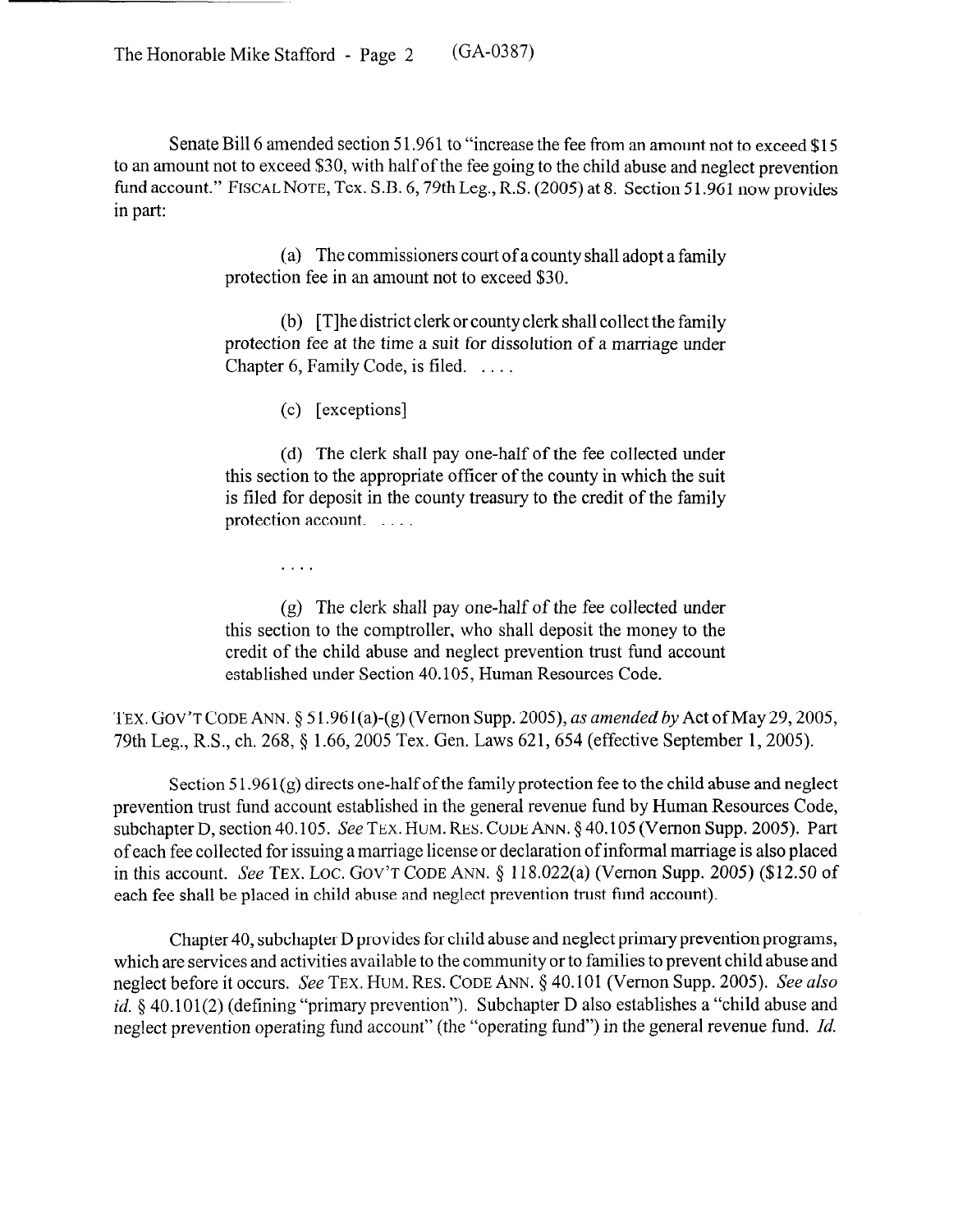$§$  40.106(a).<sup>2</sup> Money placed in the trust fund account is transferred to the operating fund according to the following provision:

> The department [of Family and Protective Services ] may transfer money contained in the [child abuse and neglect prevention] trust fund to the operating fund at any time. However, during a fiscal year the department may not transfer more than the amount appropriated for the operating fund for that fiscal year. Money transferred to the operating fund that was originally deposited to the credit of the trust fund under Section 118.022, Local Government Code, may be used only for child abuse and neglect primary prevention programs.

*Id.* § 40.105(b). Section 40.106 authorizes the legislature to appropriate the money in the operating fund to carry out the provisions of chapter 40, subchapter D. See id. § 40.106(c). Administrative costs, subject to a limit established by section  $40.104(a)$ ,<sup>3</sup> "shall be taken from the operating fund." *See id.* § 40.106(b).

Subchapter D requires the Department of Family and Protective Services ("the department") to operate a child abuse and neglect primary prevention program to

> (1) set policy, offer resources for community primary prevention programs, and provide information and education on prevention of child abuse and neglect;

> (2) develop a state plan for expending funds for child abuse and neglect primary prevention programs that includes an annual schedule of transfers of trust fund money to the operating fund;

> (3) develop eligibility criteria for applicants requesting funding for child abuse and neglect primary prevention programs; and

 $^{2}$ This fund was formerly called the Children's Trust Fund and managed by the Children's Trust Fund of Texas Council. See generally Tex. Att'y Gen. LO-96-047, LO-95-004 (addressing legal questions about using Children's Trust Fund). In 2001 the legislature abolished the Children's Trust Fund of Texas Council and transferred its powers and duties to the Department of Protective and Regulatory Services. See Act of May 25, 2001, 77th Leg., R.S., ch. 957, § 1,200l Tex. Gen. Laws 1916,1916-21 (adopting TEX. HUM. RES. CODEANN. chapter40, subchapter D). The enactment provided that "a reference in the law to the children's trust fund means the child abuse and neglect prevention trust fund account." Id.  $\S 10(2)$ . In 2005, the Department of Protective and Regulatory Services was renamed the Department of Family and Protective Services. See Act of May 29, 2005, 79th Leg., R.S., ch. 268, §§ 1.74, 1.75, 2005 Tex. Gen. Laws 621, 661.

<sup>&</sup>lt;sup>3</sup>Human Resources Code section 40.104(a) provides that "[a]dministrative costs under this subchapter during any fiscal year may not exceed an amount equal to 50 percent of the interest credited to the trust fund during the preceding fiscal year." TEX. HUM. RES. CODE ANN. § 40.104(a) (Vernon Supp. 2005).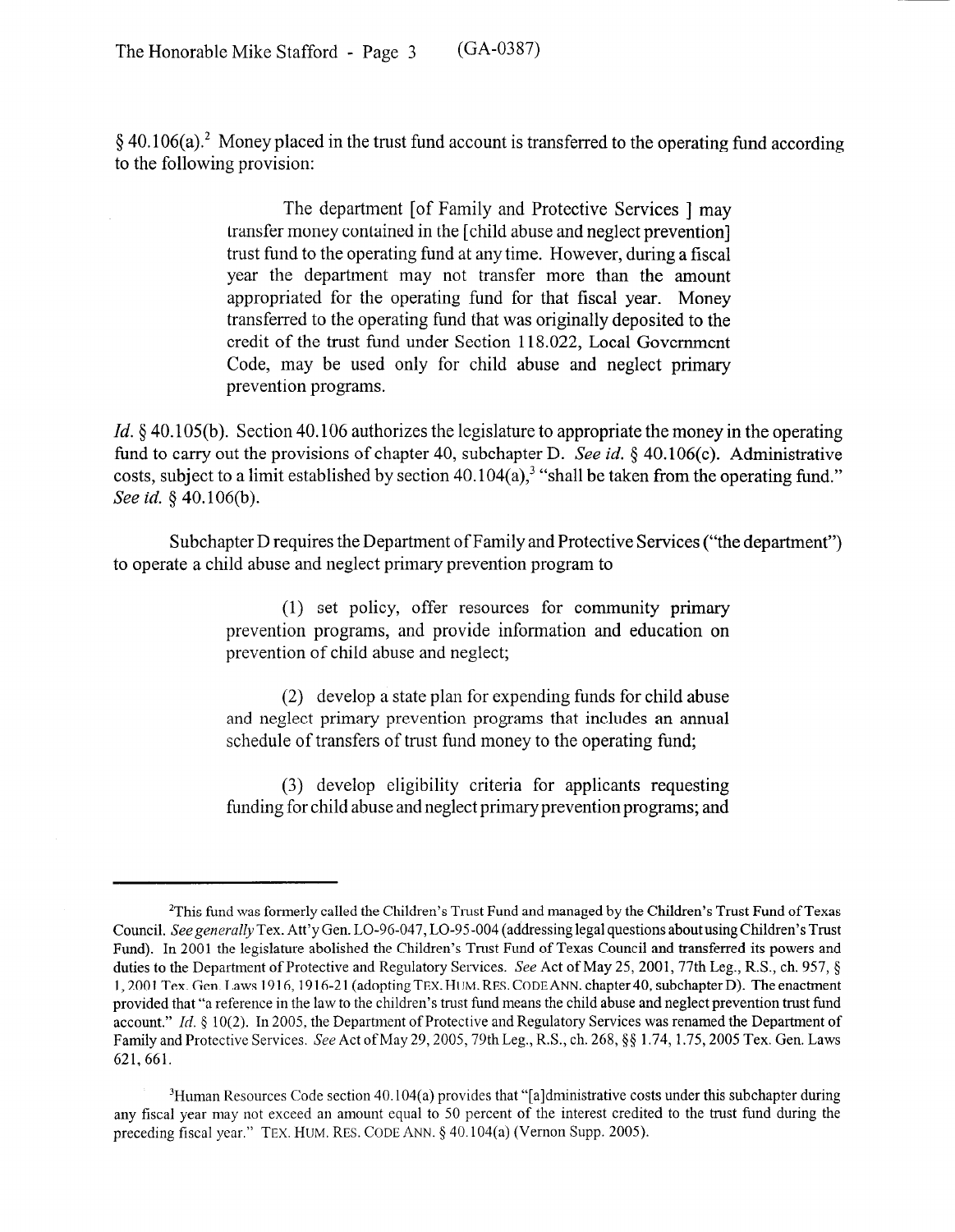(4) establish funding priorities for child abuse and neglect primary prevention programs.

Id. § 40.102(a). See *id.* § 40.101(5) ("Trust fund' means the child abuse and neglect prevention trust fund account."). Funding priorities are determined through community needs assessments. See 40 TEX. ADMIN. CODE § 704.803 (2005).

The child abuse and neglect prevention trust fund account is used to help fund the Services to At-Risk Youth Program managed by the department's Division of Prevention and Early Intervention.<sup>4</sup> The department describes the Services to At-Risk Youth (STAR) program as follows:

> STAR services are provided to youth under the age of 18 who are runaways, truants, and/or living in family conflict, youth who are age 9 and younger who have allegedly been involved in or committed delinquent offenses, and  $10$ -to- $16$ -vear-olds who have allegedly committed misdemeanor or state jail felony offenses but have not been adjudicated delinquent by a court. . . . Services must include family crisis intervention counseling, short-term emergency residential care, individual and family counseling, and universal child abuse prevention activities.

State Plan, *supra* note 4.

The portion of the family protection fee placed in the child abuse and neglect prevention trust fund account pursuant to section  $51.961(g)$  is ultimately used to fund the department's Division of Prevention and Early Intervention program for services to at-risk youth, including administrative costs. You ask whether this disposition of half of the filing fee collected under Government Code section 51.961(b) violates the "open courts" provision of article I, section 13 of the Texas Constitution. Request Letter, *supra* note 1, at 4. This provision is as follows:

> All courts shall be open, and every person for an injury done him, in his lands, goods, person or reputation, shall have remedy by due course of law.

TEX. CONST. art. I, § 13.

This provision establishes the importance of the right of access to the courts. See LeCroy  $\nu$ . *Hanlon,* 713 S.W.2d 335, 339 (Tex. 1986). It "specifically guarantees all litigants the right to redress their grievances" in court. Id. at 341. "[T] he legislature cannot arbitrarily or unreasonably interfere with a litigant's right of access to the courts." *Id.* In *LeCroy*, the Texas Supreme Court considered the constitutionality of a provision directing to the general revenue fund \$40 of the \$75 filing fee that a litigant paid to bring a case in district court. *Id.* at 336. The purpose of the enactment was "to

<sup>&</sup>lt;sup>4</sup>See TEXAS DEPARTMENT OF FAMILY AND PROTECTIVE SERVICES, State of Texas Child and Family Services Plan *for* 2005-2009 (2004), Description of Services, Division of Prevention and Early Intervention, *available at*  http://www.dfps.state.tx.us/About/State\_Plan/2005-2009\_Plan/04.asp [hereinafter "State Plan"].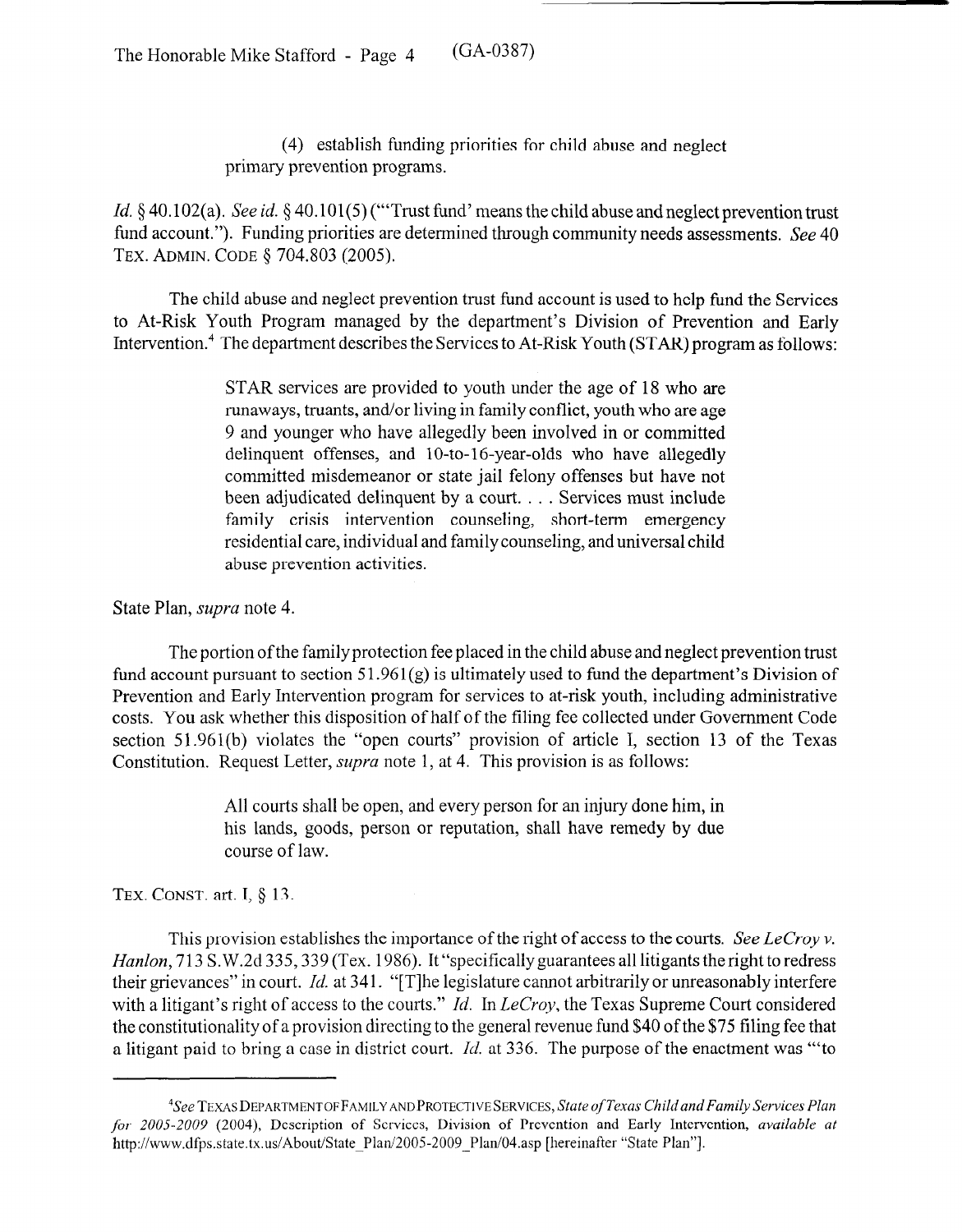generate revenue and to help finance state services."' *Id.* at 341 (quoting HOUSE **COMM. ON APPROPRIATIONS, BILL ANALYSIS,** Tex. H.B. 1593, 69th Leg., R.S. (1985)). Thus, the court considered "whether a filing fee that goes to state general revenues is an arbitrary and unreasonable interference with the right of access to the court." Id. It stated that "[t] he major defect with the filing fee is that it is a general revenue tax on the right to litigate: the money goes to other statewide programs besides the judiciary." *Id. See Dallas County v. Sweitzer*, 881 S.W.2d 757, 770-71 (Tex. App.-Dallas 1994, writ denied) (finding unconstitutional sheriff's fee and court reporter's fee collected by court clerk and deposited in county general fund where funds could be spent on programs other than the judiciary). While "[clharging litigants that are able to pay a reasonable fee for judicial support services does not violate the open courts provision," the court pointed out that nearly all states with similar open **courts** provisions had found unconstitutional tiling fees that go to fund general welfare programs and not court-related services. LeCroy, 713 S.W.2d at 342.

The *LeCroy* court pointed out that *Cracker* v. *Finley, 459* N.E.2d 1346 (Ill. 1984), was directly on point, and this case is particularly relevant to the question before us. The Texas Supreme Court summarized the Illinois case as follows:

> [I]n *Cracker v. Finley,* the Illinois Supreme Court considered the constitutionality of a \$5 fee in divorce suits to finance a statewide domestic violence shelter program. The Illinois Supreme Court held that the \$5 charge was a tax, and not a fee, because the charge had no relation to the judicial services rendered and was assessed to provide general revenue.

*LeCroy,* 713 S.W.2d at 341 (citations omitted). "The specific program was laudable, but the [Illinois] court held the act violated its open courts provision," stating that "'[ilf the right to obtain justice freely is to be a meaningful guarantee, it must preclude the legislature from raising general revenue through charges assessed to those who would utilize our courts."' *Id.* at 342 (quoting *Cracker, 459* N.E.2d at 1351).

In a 1997 opinion relying in part on *LeCroy,* the Louisiana Supreme Court invalidated a statute imposing a court filing fee in certain city courts to benefit Safety Net for Abused Persons, or "SNAP," a domestic violence program and shelter serving a Louisiana parish. See Safety Net for *Abused Persons* v. *Segura,* 692 So. 2d 1038 (La. 1997). The fee was to be deposited in a special fund to benefit SNAP, which provided "a myriad of laudable services for victims of domestic abuse, the primary ones being shelter, counseling and information for abuse victims." Safety *Net, 692 So.*  2d at 1043. "However, these services have no logical connection to the judicial system. SNAP is not a part of the judicial branch, it serves no judicial or even quasi-judicial function, it is not a program administered by the judiciary, and it is not a link in the chain of the justice system." *Id.* at 1043-44. Thus, collecting the fee from litigants violated the right of access to the courts. See *id.* 

On the basis of *LcCroy* we conclude that the provisions of Government Code section 5 1.961 requiring filing fees to be collected and allocated to a state agency's programs violates the open courts provision of the Texas Constitution. No statute allocates the filing fees subject to section 5 1.961(g) for court-related purposes for support of the judiciary. The language of section 51.961(g) differs from other filing fee provisions that expressly allocate the fees to court-related purposes. See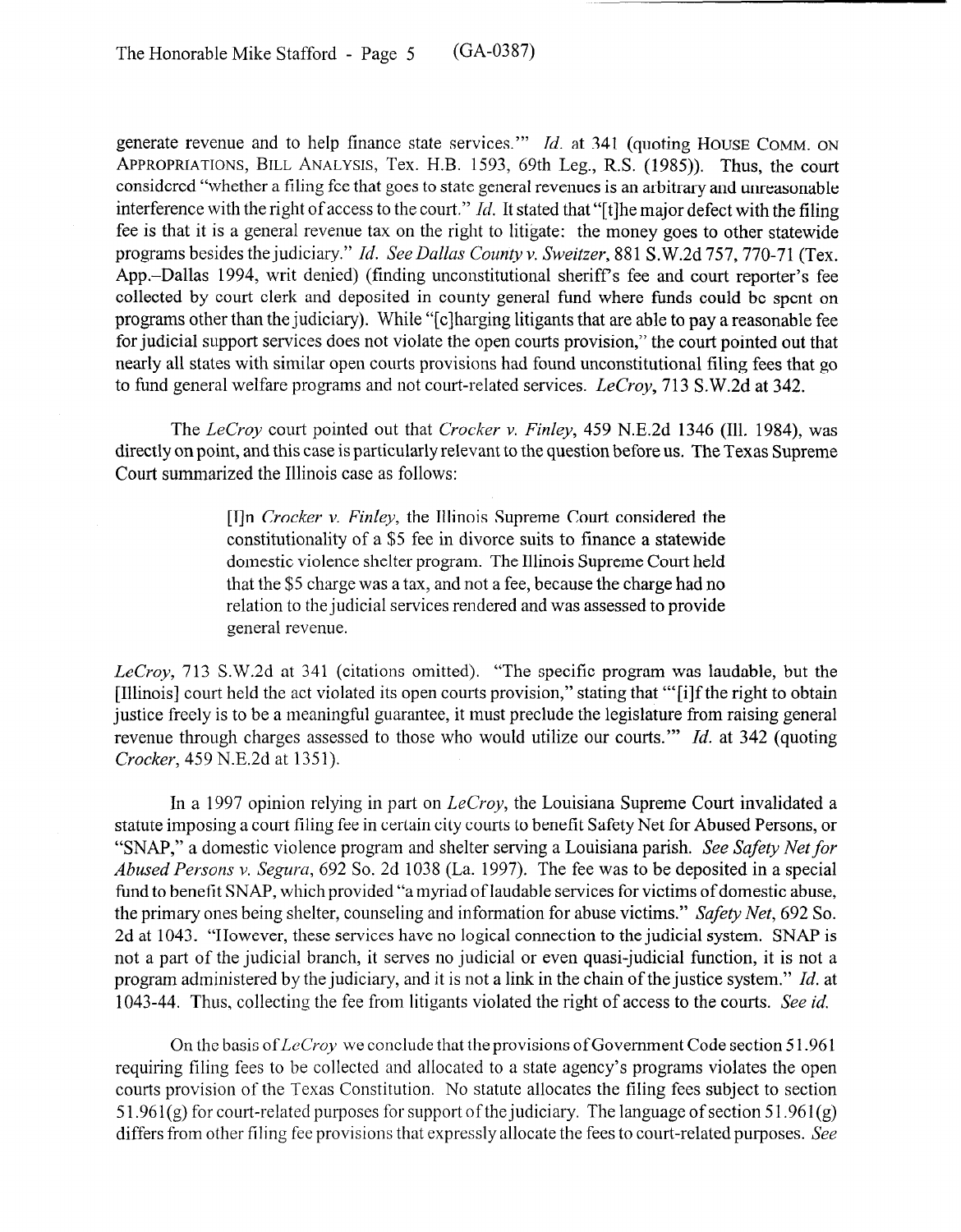TEX. GOV'T CODE ANN. § 311.011 (Vernon 2005) (words and phrases shall be construed according to the rules of common usage). For example, Government Code section 5 1.702(a) provides that "in addition to all other fees authorized or required by other law, the clerk of a statutory county court shall collect a \$40 filing fee in each civil case filed in the court to be used for court-related purposes for the support of the judiciary." *Id.* § 51.702(a). The fees collected under this section are sent to the comptroller for deposit in "the judicial fund," *id.* § 51.702(d), a separate fund in the state treasury to "be used only for court-related purposes for the support of the judicial branch of this state." *Id.*  4 21.006 (Vernon 2004). See also **TEX.** Lot. **GOV'T CODE ANN.** 3 133.15 l(c)( 1) (Vernon Supp. 2005) (certain civil fees in district court shall be allocated to "the judicial fund to be used for courtrelated purposes for the support of the judiciary").

Pursuant to section 40.102(a) of the Human Resources Code, the trust account is to be used to "offer resources for community primary prevention programs," such as the counseling, short term residential care, and other prevention activities provided by the Services to At-Risk Youth program. TEX. HUM. RES. CODE ANN. § 40.102(a) (Vernon Supp. 2005). Section 40.106(b) provides that administrative and other costs, subject to the limit established by section 40.104, "shall be taken from the operating fund" derived from the child abuse and neglect prevention trust account. *Id. \$j*  40.106(b). Thus, filing fees placed in the trust account may be spent for the department's administrative costs, an expenditure that is clearly not for court-related purposes. See *id.* These fees are also to be spent for state programs directed at preventing child abuse and neglect before it occurs, programs that have no apparent connection with the judiciary. The filing fees in question are not designated for court-related purposes.

We note that Attorney General Opinion GA-0231 (2004) addressed the constitutionality under Texas Constitution, article I, section 13 of the fee collected under section 51.961(d) "for deposit in the county treasury to the credit of the family protection account." **TEX. GOV'T CODE**  ANN. § 51.961(d) (Vernon Supp. 2005); see generally Tex. Att'y Gen. Op. No. GA-0231 (2004). Section 51.961(d) authorizes the commissioners court to use the account to "provide funding to a nonprofit organization that provides services described by Subsection (e)." TEX. GOV'T CODE ANN.  $§$  51.961(d) (Vernon Supp. 2005). When Attorney General Opinion GA-0231 was issued, the section 51.961(e) services consisted of "family violence prevention, intervention, mental health, counseling, legal, and marriage preservation services to families that are at risk of experiencing or that have experienced family violence or the abuse or neglect of a child."5 Act of June 1,2003,78th Leg., R.S., ch. 198, § 2.165(a), 2003 Tex. Gen. Laws 611, 711 (adopting Government Code section  $51.961(e)$ ; see also Tex. Att'y Gen. Op. No. GA-0231 (2004) at 1. Attorney General Opinion GA-0231 concluded that collecting the fee did not violate the constitution, but that the "family protection" fee revenues maybe used for court-related purposes only," and that "[a] county commissioners court, which has sole authority to distribute the fee revenues, must determine whether a particular use is court related." See Tex. Att'y Gen. Op. No. **GA-023** 1 (2004) at 4. Thus, Attorney General Opinion

 ${}^{5}$ Government Code section 51.961(e), as amended in 2005, allows a service provider who receives funds under section 51.961(d) to "provide family violence *and child abuse* prevention, intervention, *family strengthening*, mental health, counseling, legal, and marriage preservation services to families that are at risk of experiencing or that have experienced family violence or the abuse or neglect of a child." TEX. GOV'T CODE ANN. \$ 5 1.961(e) (Vernon Supp. 2005), *as amended by* Act of May 29, 2005, 79th Leg., R.S., ch. 268, § 1.66, 2005 Tex. Gen. Laws 621, 654 (additions emphasized).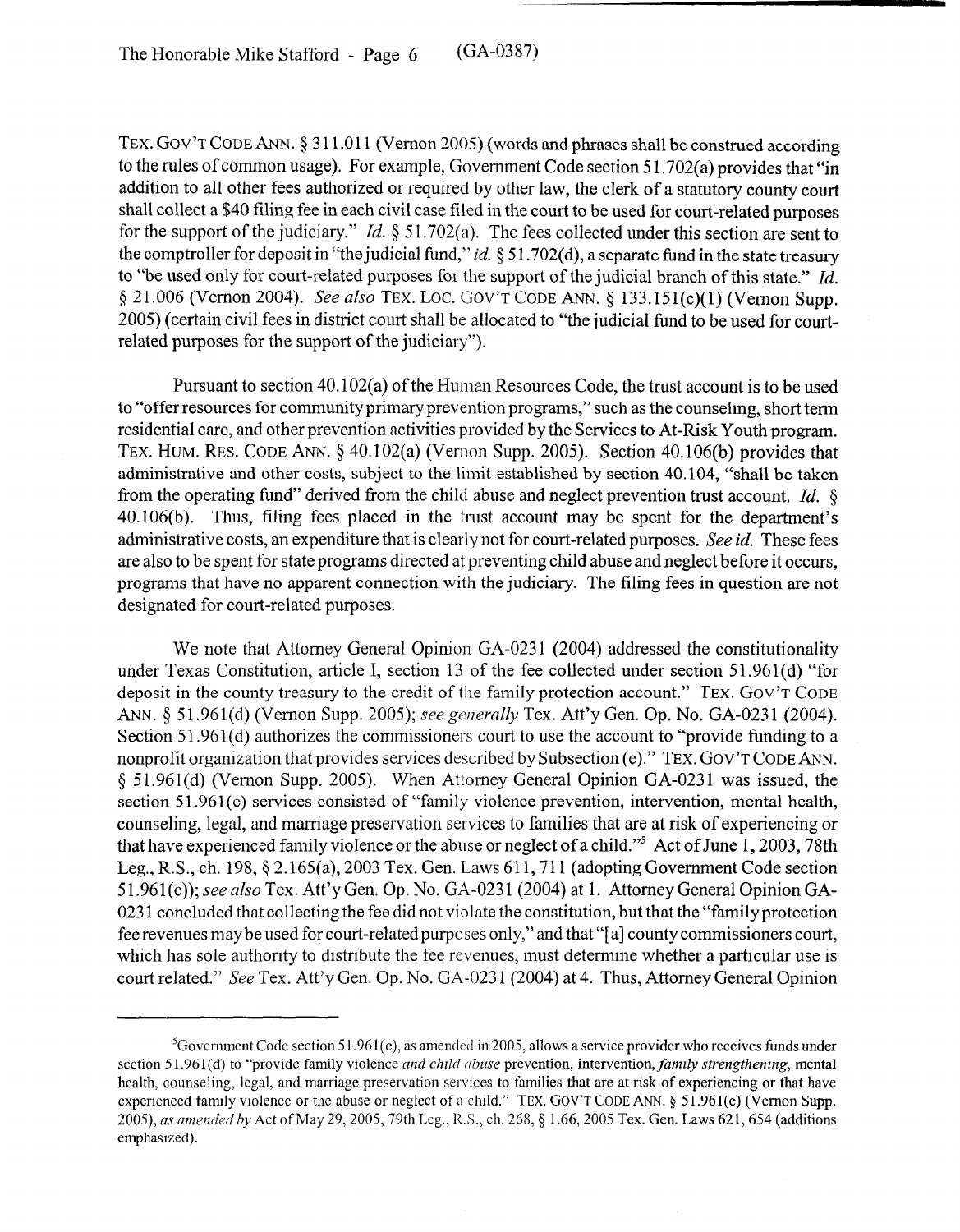The Honorable Mike Stafford - Page 7 (GA-0387)

GA-0231 construed section 51.961 consistently with the constitution. See Proctor v. Andrews, 972 S.W.2d 729, 735 (Tex. 1998) ("Statutes are given a construction consistent with constitutional requirements, when possible, because the legislature is presumed to have intended compliance with [the constitution.]"), *Brady v. Fourteenth Court of Appeals, 795 S.* W.2d 712,7 15 (Tex. 1990); see also TEX. GOV'T CODE Ann. § 311.021(1) (Vernon 2005).

We are not able to give a constitutional construction to the provisions governing the one-half of the fee collected under section 51.961 and eventually distributed to the Department of Family and Protective Services. Attorney General Opinion GA-023 1 dealt with a single entity vested with the authority necessary to insure that its fee revenues were allocated to constitutionally authorized purposes. The commissioners court imposes the fee and is responsible for spending it to fund services directed at preventing family violence and child abuse. See generally Weber v. *Sachse, 59* 1 S.W.2d 563 (Tex. Civ. App.-Dallas 1979, writ dism'd); TEX. LOC. GOV'T CODE ANN.  $\S$ § 111.010, 111.041 (Vernon 1999) 4 111.070 (Vernon Supp. 2005) (commissioners court's authority over budget). The commissioners court moreover routinely budgets funds to support the judiciary. See TEX. GOV'T CODE ANN. § 26.008 (Vernon 2004) (excess court costs returned by comptroller to county must be used only for court-related purposes), TEX. LOC. GOV'T CODE ANN. § 291.001(3) (Vernon 2005) (commissioners court shall maintain the courthouse). At the county level, control over the funds at issue is vested in a single entity with broad authority over county expenditures, including authority to budget funds for the judiciary.

In contrast, authority over the filing fee revenues intended for the department is not concentrated in one governmental entity. The county collects the fee and transfers half of it to the comptroller for placement in the trust account fund in the general revenue fund. This account also includes the revenues from issuing marriage licenses and declarations of informal marriage, funds that are not subject to article I, section 13, and no provision of law separates the filing fee revenues from other revenues in the trust account fund. See **TEX.** LOC. GOV'T CODE ANN. 5 118.022 (Vernon Supp. 2005) (\$12.50 of each fee for issuing a marriage license and a declaration of informal marriage shall be placed in child abuse and neglect prevention trust fund account). The department's authority over the trust account fund is limited by legislative appropriation and by the legislation governing its expenditure. See TEX. HUM RES. **CODE** ANN. \$5 40.102, 40.105(b), 40.106(b) (Vernon Supp. 2005). No one entity has broad authority over the expenditure of the filing fees in question. Under these circumstances, legislation rather than reliance on rules of statutory construction is necessary to ensure that these fees are used only for court-related purposes.

Moreover, money from the trust fund account is appropriated to the department to be used only for "child abuse and neglect *primary* prevention programs," including administrative expenses. See *id.* § 40.105 (emphasis added); see also *id.* § § 40.102, 40.106(b). The provisions governing use of the trust fund account were adopted in 2001, at a time when no filing fees were placed in the fund. See Act of May 25, 2001, 77th Leg., R.S., ch. 957, § 1, 2001 Tex. Gen. Laws 1916, 1916-18 (adopting sections 40.101-. 107 ofthe Human Resources Code). The legislature had no reason at that time to allocate the trust fund account for court-related purposes. In contrast, provisions authorizing the county family protection fee and providing for its expenditure were part of the same enactment. See Act of June 1, 2003, 78th Leg., R.S., ch. 198, § 2.165(a), 2003 Tex. Gen. Laws 611, 711 (adopting Government Code section 51.961).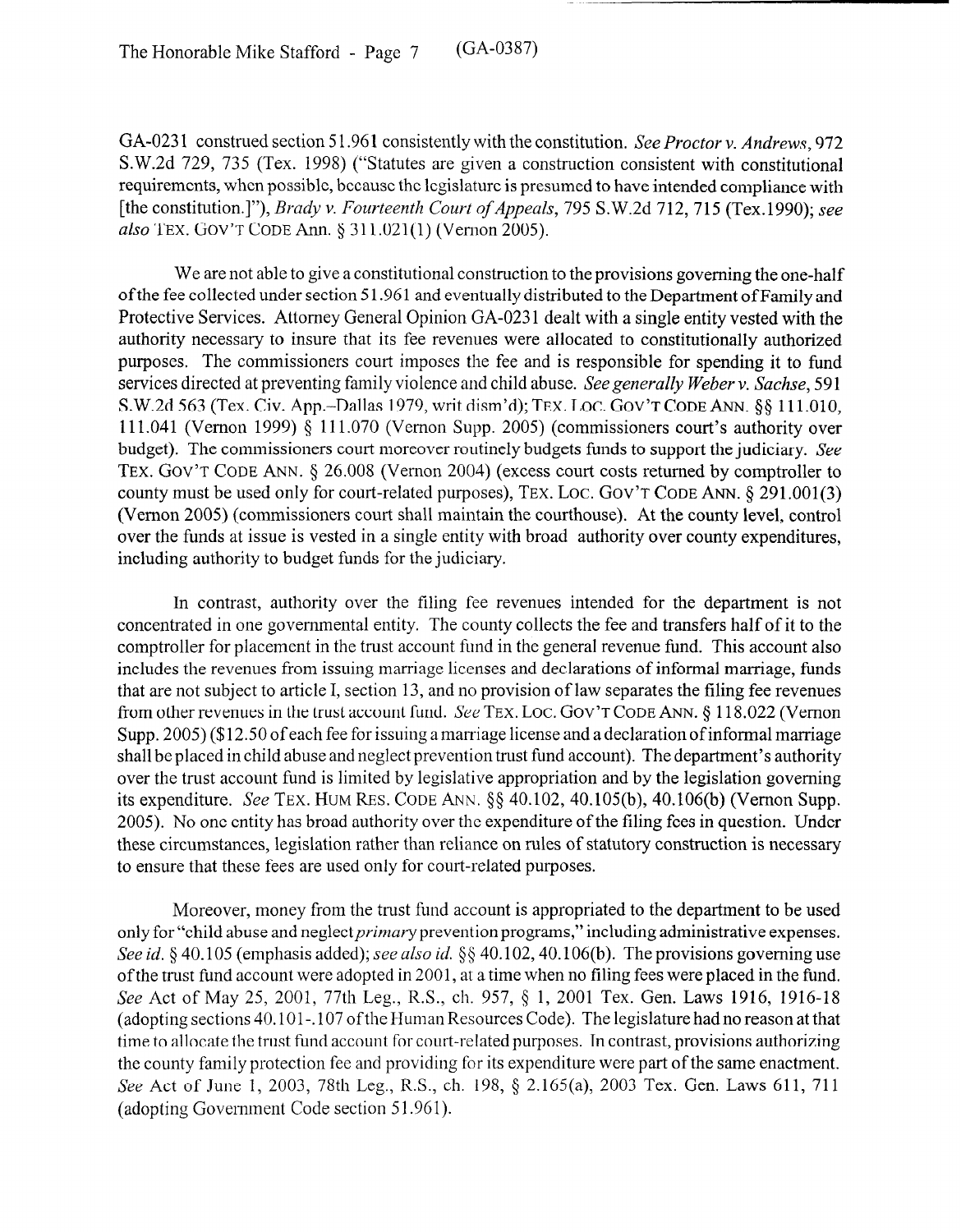The county family protection fee at issue in Attorney General Opinion GA-023 1 may be used for services "to families that are at risk of experiencing *or that have experienced family violence or the abuse or neglect of a child.*" TEX. GOV'T CODE ANN. § 51.961(e) (Vernon Supp. 2005) (emphasis added). This language authorizes the county to use the filing fees to fund a broad range of services, including court-related services. The department's authority to spend its share of the filing fees is much narrower, encompassing only primary prevention programs, which may not even include court-related services. Accordingly, we conclude that section  $51.961(g)$  imposes an unconstitutional burden on a litigant's right of access to the courts in violation of article I, section 13.